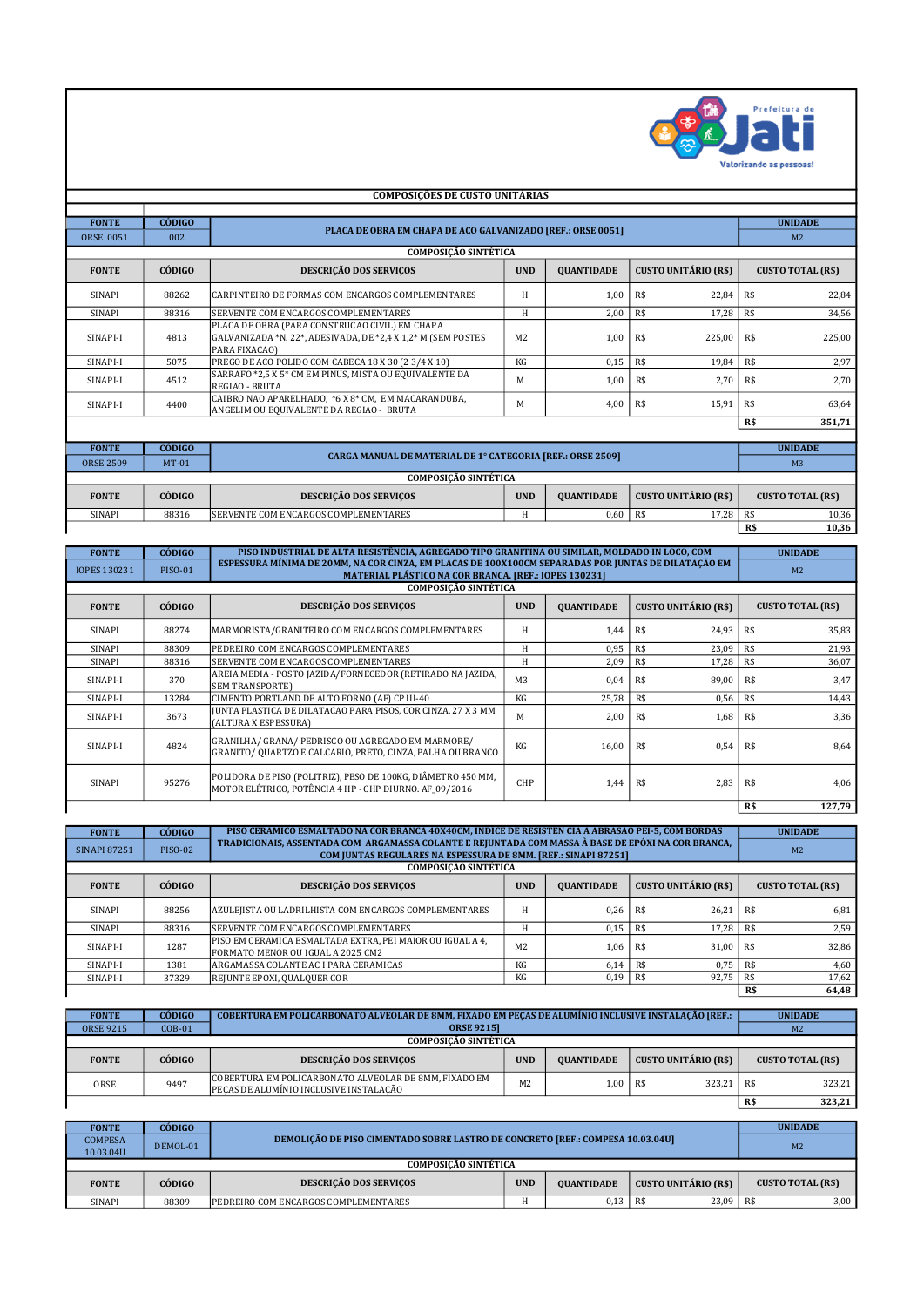| <b>SINAPI</b> | 0021<br>88316 | <b>COMPLEMENTARES</b><br>.:OM ENCARGOS (<br>'RVEN.<br>5EK. | 1,30 | 1720<br>R\$<br>7.40 | R\$ | $\sim$<br>22.70        |
|---------------|---------------|------------------------------------------------------------|------|---------------------|-----|------------------------|
|               |               |                                                            |      |                     | R\$ | $\sim$ $\sim$<br>25.46 |

| <b>FONTE</b>         | <b>CÓDIGO</b> | <b>DEMOLICÃO DE CERCA COM ESTACAS DE CONCRETO [REF.: ORSE 25]</b> |            |                   |                      | <b>UNIDADE</b>           |  |  |  |
|----------------------|---------------|-------------------------------------------------------------------|------------|-------------------|----------------------|--------------------------|--|--|--|
| <b>ORSE 25</b>       | DEMOL-02      |                                                                   |            |                   |                      |                          |  |  |  |
| COMPOSICÃO SINTÉTICA |               |                                                                   |            |                   |                      |                          |  |  |  |
| <b>FONTE</b>         | CÓDIGO        | <b>DESCRIÇÃO DOS SERVIÇOS</b>                                     | <b>UND</b> | <b>OUANTIDADE</b> | CUSTO UNITÁRIO (R\$) | <b>CUSTO TOTAL (R\$)</b> |  |  |  |
| SINAPI               | 88316         | SERVENTE COM ENCARGOS COMPLEMENTARES                              | ш          | 2.00              | 17.28<br>R\$         | 34,56<br>R\$             |  |  |  |
|                      |               |                                                                   |            |                   |                      | 34,56<br>R\$             |  |  |  |

| <b>FONTE</b><br><b>SINAPI 101161</b> | <b>CÓDIGO</b><br>ALVEN-01   | ALVENARIA DE VEDAÇÃO COM ELEMENTO VAZADO DE CONCRETO (COBOGÓ) DE 7X30X30CM E ARGAMASSA DE<br>ASSENTAMENTO COM PREPARO EM BETONEIRA. [REF.: SINAPI 101161] |                | <b>UNIDADE</b><br>M <sub>2</sub> |                             |      |                          |  |
|--------------------------------------|-----------------------------|-----------------------------------------------------------------------------------------------------------------------------------------------------------|----------------|----------------------------------|-----------------------------|------|--------------------------|--|
|                                      | <b>COMPOSICÃO SINTÉTICA</b> |                                                                                                                                                           |                |                                  |                             |      |                          |  |
| <b>FONTE</b>                         | CÓDIGO                      | <b>DESCRIÇÃO DOS SERVIÇOS</b>                                                                                                                             | <b>UND</b>     | <b>OUANTIDADE</b>                | <b>CUSTO UNITÁRIO (R\$)</b> |      | <b>CUSTO TOTAL (R\$)</b> |  |
| SINAPI                               | 88309                       | PEDREIRO COM ENCARGOS COMPLEMENTARES                                                                                                                      | H              | 2.06                             | R\$<br>23.09                | R\$  | 47,44                    |  |
| SINAPI                               | 88316                       | <b>ISERVENTE COM ENCARGOS COMPLEMENTARES</b>                                                                                                              | Н              | 1,03                             | 17,28<br>R\$                | R\$  | 17,76                    |  |
| SINAPI                               | 100489                      | ARGAMASSA TRACO 1:3 (EM VOLUME DE CIMENTO E AREIA MÉDIA<br>ÚMIDA), PREPARO MECÂNICO COM BETONEIRA 600 L. AF_08/2019                                       | M <sub>3</sub> | 0.01                             | R\$<br>429.86               | -R\$ | 4.29                     |  |
| SINAPI-I                             | 668                         | ELEMENTO VAZADO DE CONCRETO, QUADRICULADO, 16 FUROS *29 X<br>29 X 6* CM                                                                                   | <b>UN</b>      | 11.89                            | 13.61<br>R\$                | -R\$ | 161,82                   |  |
|                                      |                             |                                                                                                                                                           |                |                                  |                             | R\$  | 231,31                   |  |

| <b>FONTE</b>     | <b>CÓDIGO</b> | LAJE PRE-FABRICADA TRELICADA PARA PISO OU COBERTURA, INTEREIXO 38CM, H=17CM, EL. ENCHIMENTO EM EPS  |                |                   |                             |     | <b>UNIDADE</b>           |
|------------------|---------------|-----------------------------------------------------------------------------------------------------|----------------|-------------------|-----------------------------|-----|--------------------------|
| <b>ORSE 7823</b> | $LAIE-01$     | H=12CM, INCLUSIVE ESCORAMENTO EM MADEIRA [REF.: ORSE 7823]                                          |                |                   |                             |     | M <sub>2</sub>           |
|                  |               | <b>COMPOSICÃO SINTÉTICA</b>                                                                         |                |                   |                             |     |                          |
| <b>FONTE</b>     | CÓDIGO        | <b>DESCRIÇÃO DOS SERVIÇOS</b>                                                                       | <b>UND</b>     | <b>OUANTIDADE</b> | <b>CUSTO UNITÁRIO (R\$)</b> |     | <b>CUSTO TOTAL (R\$)</b> |
| SINAPI-I         | 4006          | MADEIRA SERRADA EM PINUS, MISTA OU EQUIVALENTE DA REGIAO -<br><b>BRUTA</b>                          | M <sub>3</sub> | 0.01              | R\$<br>2.511,22             | R\$ | 16.81                    |
| ORSE             | 7534          | LAJE PRÉ-FABRICADA TRELICADA PARA PISO OU COBERTURA,<br>H=16CM, EL, ENCHIMENTO EM BLOCO EPS, H=12CM | <b>UND</b>     | 1,00              | R\$<br>68.67                | R\$ | 68.67                    |
| SINAPI           | 88262         | CARPINTEIRO DE FORMAS COM ENCARGOS COMPLEMENTARES                                                   | H              | 0.81              | R\$<br>22,84                | R\$ | 18,50                    |
| SINAPI-I         | 4509          | SARRAFO *2,5 X 10* CM EM PINUS, MISTA OU EQUIVALENTE DA<br><b>REGIAO - BRUTA</b>                    | М              | 1,03              | R\$<br>5,66                 | R\$ | 5,82                     |
| SINAPI           | 88309         | PEDREIRO COM ENCARGOS COMPLEMENTARES                                                                | Н              | 0,47              | R\$<br>23,09                | R\$ | 10,85                    |
| SINAPI-I         | 5075          | PREGO DE ACO POLIDO COM CABECA 18 X 30 (2 3/4 X 10)                                                 | KG             | 0,03              | R\$<br>19,84                | R\$ | 0,59                     |
| SINAPI           | 88316         | SERVENTE COM ENCARGOS COMPLEMENTARES                                                                | Н              | 2,10              | R\$<br>17,28                | R\$ | 36,28                    |
| SINAPI-I         | 3992          | TABUA APARELHADA *2,5 X 30* CM, EM MACARANDUBA, ANGELIM<br>OU EQUIVALENTE DA REGIAO                 | М              | 0,62              | R\$<br>23,20                | R\$ | 14,38                    |
|                  |               |                                                                                                     |                |                   |                             | R\$ | 171,90                   |

| <b>FONTE</b>                | <b>CÓDIGO</b> |                                                                                                                              | BANCADA EM GRANITO, ESP=2,5CM - FORNECIMENTO E INSTALAÇÃO [REF.: ORSE 10759] |                   |                             |                |                          |  |
|-----------------------------|---------------|------------------------------------------------------------------------------------------------------------------------------|------------------------------------------------------------------------------|-------------------|-----------------------------|----------------|--------------------------|--|
| <b>ORSE 10759</b>           | BANC-01       |                                                                                                                              |                                                                              |                   |                             | M <sub>2</sub> |                          |  |
| <b>COMPOSIÇÃO SINTÉTICA</b> |               |                                                                                                                              |                                                                              |                   |                             |                |                          |  |
| <b>FONTE</b>                | CÓDIGO        | DESCRIÇÃO DOS SERVIÇOS                                                                                                       | <b>UND</b>                                                                   | <b>QUANTIDADE</b> | <b>CUSTO UNITÁRIO (R\$)</b> |                | <b>CUSTO TOTAL (R\$)</b> |  |
| SINAPI-I                    | 11795         | GRANITO PARA BANCADA, POLIDO, TIPO ANDORINHA/ QUARTZ/<br>CASTELO/ CORUMBA OU OUTROS EQUIVALENTES DA REGIAO, E=<br>$*2.5*$ CM | M <sub>2</sub>                                                               | 1.00              | R\$<br>513.20               | R\$            | 513.20                   |  |
| SINAPI-I                    | 592           | CANTONEIRA ALUMINIO ABAS IGUAIS 1 ", E = $1/8$ ", 25,40 X 3,17 MM<br>$(0,408 \text{ KG/M})$                                  | KG.                                                                          | 0.29              | 39.13<br>R\$                | R\$            | 11,26                    |  |
| SINAPI                      | 88309         | PEDREIRO COM ENCARGOS COMPLEMENTARES                                                                                         | Н                                                                            | 0,65              | R\$<br>23.09                | R\$            | 15,00                    |  |
| SINAPI                      | 88316         | <b>ISERVENTE COM ENCARGOS COMPLEMENTARES</b>                                                                                 | н                                                                            | 1,14              | 17,28<br>R\$                | R\$            | 19,69                    |  |
|                             |               |                                                                                                                              |                                                                              |                   |                             | R\$            | 559,15                   |  |

| <b>FONTE</b>         | CÓDIGO | PORTA DE MADEIRA COMPENSADA LISA PARA PINTURA, 160X210X3,5CM, 2 FOLHAS, INCLUSO ADUELA 2A, ALIZAR 2A E                                                                                                                                 |                |                   |                             | <b>UNIDADE</b>           |  |
|----------------------|--------|----------------------------------------------------------------------------------------------------------------------------------------------------------------------------------------------------------------------------------------|----------------|-------------------|-----------------------------|--------------------------|--|
| <b>SINAPI 100700</b> | ESO-01 | <b>DOBRADICAS. [REF.: SINAPI 100700]</b>                                                                                                                                                                                               |                |                   |                             | <b>UND</b>               |  |
|                      |        | <b>COMPOSICÃO SINTÉTICA</b>                                                                                                                                                                                                            |                |                   |                             |                          |  |
| <b>FONTE</b>         | CÓDIGO | DESCRIÇÃO DOS SERVIÇOS                                                                                                                                                                                                                 | <b>UND</b>     | <b>QUANTIDADE</b> | <b>CUSTO UNITÁRIO (R\$)</b> | <b>CUSTO TOTAL (R\$)</b> |  |
| SINAPI               | 88261  | CARPINTEIRO DE ESQUADRIA COM ENCARGOS COMPLEMENTARES                                                                                                                                                                                   | H              | 3,46              | R\$<br>21,87                | R\$<br>75,62             |  |
| <b>SINAPI</b>        | 88309  | PEDREIRO COM ENCARGOS COMPLEMENTARES                                                                                                                                                                                                   | H              | 1.39              | R\$<br>23.09                | R\$<br>32.07             |  |
| SINAPI               | 88316  | SERVENTE COM ENCARGOS COMPLEMENTARES                                                                                                                                                                                                   | H              | 2,42              | R\$<br>17,28                | R\$<br>41,88             |  |
| SINAPI               | 88627  | ARGAMASSA TRACO 1:0,5:4,5 (EM VOLUME DE CIMENTO, CAL E AREIA<br>MÉDIA ÚMIDA) PARA ASSENTAMENTO DE ALVENARIA, PREPARO<br>MANUAL. AF 08/2019                                                                                             | M <sub>3</sub> | 0,03              | R\$<br>504,34               | R\$<br>12,60             |  |
| SINAPI-I             | 184    | BATENTE / PORTAL / ADUELA / MARCO EM MADEIRA MACICA COM<br>REBAIXO, E = $*3*$ CM, L = $*14*$ CM, PARA PORTAS DE GIRO DE $*60$ CM<br>A 120* CM X *210* CM, PINUS / EUCALIPTO / VIROLA OU<br>EQUIVALENTE DA REGIAO (NAO INCLUI ALIZARES) | <sub>IG</sub>  | 1.00              | R\$<br>107.45               | R\$<br>107.45            |  |
| SINAPI-I             | 2433   | DOBRADICA EM ACO/FERRO, 3" X 2 1/2", E= 1,2 A 1,8 MM, SEM ANEL,<br>CROMADO OU ZINCADO. TAMPA CHATA. COM PARAFUSOS                                                                                                                      | <b>UN</b>      | 6,00              | R\$<br>11,54                | R\$<br>69,24             |  |
| SINAPI-I             | 10555  | PORTA DE MADEIRA, FOLHA MEDIA (NBR 15930) DE 800 X 2100 MM,<br>DE 35 MM A 40 MM DE ESPESSURA. NUCLEO SEMI-SOLIDO<br>(SARRAFEADO), CAPA LISA EM HDF, ACABAMENTO EM PRIMER PARA<br>PINTURA                                               | <b>UN</b>      | 2,00              | 232,27<br>R\$               | R\$<br>464,54            |  |
| SINAPI-I             | 11055  | PARAFUSO ROSCA SOBERBA ZINCADO CABECA CHATA FENDA<br>SIMPLES 3,5 X 25 MM (1")                                                                                                                                                          | <b>UN</b>      | 39,60             | R\$<br>0.08                 | R\$<br>3,16              |  |
| SINAPI-I             | 20017  | GUARNICAO / ALIZAR / VISTA LISA EM MADEIRA MACICA, PARA<br>PORTA, $E = 1*CM$ , $L = 5*CM$ , CEDRINHO / ANGELIM COMERCIAL /<br>TAURI / CURUPIXA / PEROBA / CUMARU OU EQUIVALENTE DA<br><b>REGIAO</b>                                    | M              | 6,30              | R\$<br>6,31                 | R\$<br>39,75             |  |
| SINAPI-I             | 20247  | PREGO DE ACO POLIDO COM CABECA 15 X 15 (1 1/4 X 13)                                                                                                                                                                                    | KG             | 0,03              | R\$<br>21,96                | R\$<br>0,69              |  |
| SINAPI-I             | 39027  | PREGO DE ACO POLIDO COM CABECA 19 X 36 (3 1/4 X 9)                                                                                                                                                                                     | KG             | 0,23              | R\$<br>19,82                | R\$<br>4,45              |  |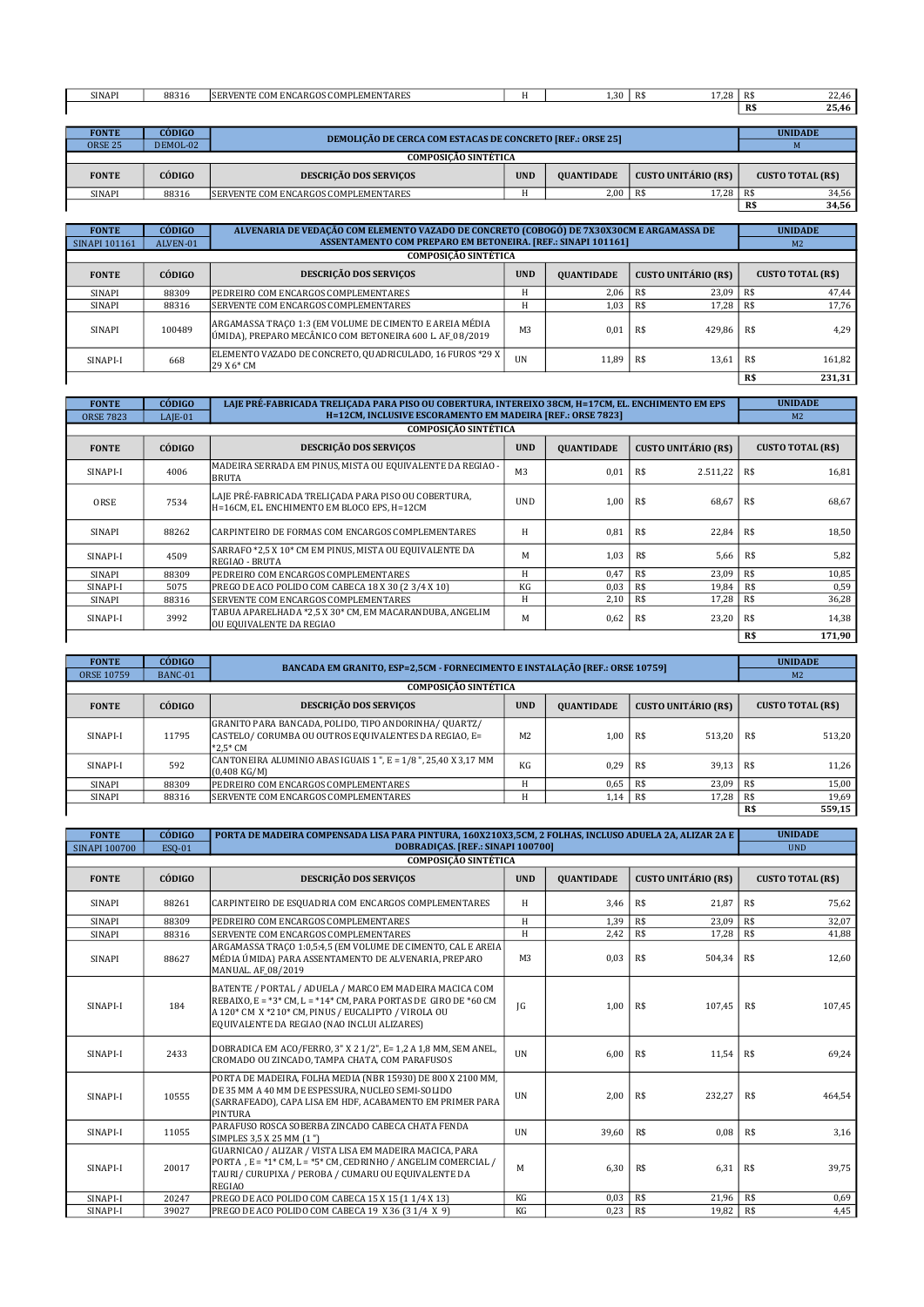## R\$ 851,45

| <b>FONTE</b>  | <b>CÓDIGO</b> | PORTA DE ABRIR COM MOLA HIDRÁULICA, EM VIDRO TEMPERADO, 2 FOLHAS DE 80X210 CM, ESPESSURA DE 8MM,                                                                                                                                                   |                |                   |                             |            | <b>UNIDADE</b>           |
|---------------|---------------|----------------------------------------------------------------------------------------------------------------------------------------------------------------------------------------------------------------------------------------------------|----------------|-------------------|-----------------------------|------------|--------------------------|
| SINAPI 102185 | ESO-02        | <b>INCLUSIVE ACESSÓRIOS [REF.: SINAPI 102185]</b>                                                                                                                                                                                                  |                |                   |                             | <b>UND</b> |                          |
|               |               | <b>COMPOSICÃO SINTÉTICA</b>                                                                                                                                                                                                                        |                |                   |                             |            |                          |
| <b>FONTE</b>  | CÓDIGO        | <b>DESCRIÇÃO DOS SERVIÇOS</b>                                                                                                                                                                                                                      | <b>UND</b>     | <b>OUANTIDADE</b> | <b>CUSTO UNITÁRIO (R\$)</b> |            | <b>CUSTO TOTAL (R\$)</b> |
| SINAPI-I      | 3104          | CONJ. DE FERRAGENS PARA PORTA DE VIDRO TEMPERADO, EM<br>ZAMAC CROMADO. CONTEMPLANDO: DOBRADICA INF.: DOBRADICA<br>SUP.: PIVO PARA DOBRADICA INF.: PIVO PARA DOBRADICA SUP.:  <br>FECHADURA CENTRAL EM ZAMC CROMADO; CONTRA FECHADURA<br>DE PRESSAO | CI             | 2.00              | R\$<br>139.44               | R\$        | 278.88                   |
| SINAPI-I      | 10503         | VIDRO TEMPERADO VERDE E = 8 MM, SEM COLOCACAO                                                                                                                                                                                                      | M <sub>2</sub> | 3,36              | R\$<br>386,88               | R\$        | 1.299,91                 |
| SINAPI-I      | 11499         | MOLA HIDRAULICA DE PISO. PARA PORTAS DE ATE 1100 MM E PESO<br>DE ATE 120 KG, COM CORPO EM ACO INOX                                                                                                                                                 | <b>UN</b>      | 2.00              | R\$<br>751.47               | R\$        | 1.502.94                 |
| SINAPI        | 88316         | SERVENTE COM ENCARGOS COMPLEMENTARES                                                                                                                                                                                                               | H              | 6,57              | R\$<br>17.28                | R\$        | 113,52                   |
| SINAPI        | 88325         | VIDRACEIRO COM ENCARGOS COMPLEMENTARES                                                                                                                                                                                                             | H              | 6,76              | R\$<br>19,04                | R\$        | 128,71                   |
|               |               |                                                                                                                                                                                                                                                    |                |                   |                             | R\$        | 3.323,96                 |

| <b>FONTE</b>      | <b>CÓDIGO</b>               | REVESTIMENTO COM ARGAMASSA BARITADA - DENSIDADE = 3,2 G/CM <sup>3</sup> - ESP=2,0CM [REF.: ORSE 10716] |            | <b>UNIDADE</b>    |                             |                          |  |  |  |  |
|-------------------|-----------------------------|--------------------------------------------------------------------------------------------------------|------------|-------------------|-----------------------------|--------------------------|--|--|--|--|
| <b>ORSE 10716</b> | <b>PAR-01</b>               |                                                                                                        |            |                   |                             | M <sub>2</sub>           |  |  |  |  |
|                   | <b>COMPOSICÃO SINTÉTICA</b> |                                                                                                        |            |                   |                             |                          |  |  |  |  |
| <b>FONTE</b>      | CÓDIGO                      | <b>DESCRIÇÃO DOS SERVIÇOS</b>                                                                          | <b>UND</b> | <b>OUANTIDADE</b> | <b>CUSTO UNITÁRIO (R\$)</b> | <b>CUSTO TOTAL (R\$)</b> |  |  |  |  |
| ORSE              | 256                         | ARGAMASSA BARITADA PRONTA PARA APLICAÇÃO                                                               | KG         | 40.00             | 1.72<br>R\$                 | 68,80<br>R\$             |  |  |  |  |
| SINAPI            | 88309                       | PEDREIRO COM ENCARGOS COMPLEMENTARES                                                                   |            | 0,98              | 23,09<br>R\$                | 22,62<br>R\$             |  |  |  |  |
| SINAPI            | 88316                       | SERVENTE COM ENCARGOS COMPLEMENTARES                                                                   |            | 1,10              | 17.28<br>R\$                | 19,00<br>R\$             |  |  |  |  |
|                   |                             |                                                                                                        |            |                   |                             | 110,42<br>R\$            |  |  |  |  |

| <b>FONTE</b>                | <b>CÓDIGO</b> | REVESTIMENTO EM ALUMÍNIO TIPO ALUCOBOND, E=0,3MM, EM ESTRUTURA METÁLICA AUXILIAR DE PERFIL "U" 2",                                                                                            |                                                      |                   |                      | <b>UNIDADE</b>           |        |  |  |
|-----------------------------|---------------|-----------------------------------------------------------------------------------------------------------------------------------------------------------------------------------------------|------------------------------------------------------|-------------------|----------------------|--------------------------|--------|--|--|
| <b>ORSE 5057</b>            | <b>PAR-02</b> |                                                                                                                                                                                               | <b>COM FORNECIMENTO E MONTAGEM [REF.: ORSE 5057]</b> |                   |                      |                          |        |  |  |
| <b>COMPOSICÃO SINTÉTICA</b> |               |                                                                                                                                                                                               |                                                      |                   |                      |                          |        |  |  |
| <b>FONTE</b>                | CÓDIGO        | <b>DESCRIÇÃO DOS SERVIÇOS</b>                                                                                                                                                                 | <b>UND</b>                                           | <b>QUANTIDADE</b> | CUSTO UNITÁRIO (R\$) | <b>CUSTO TOTAL (R\$)</b> |        |  |  |
| ORSE                        | 4974          | REVESTIMENTO EM ALUMÍNIO TIPO ALUCOBOND, E=0,3MM, EM<br>ESTRUTURA METÁLICA AUXILIAR DE PERFIL "U" 2". COM<br>FORNECIMENTO E MONTAGEM, INCLUSIVE PINTURA KAYNAR 500<br><b>COM SEIS CAMADAS</b> | M <sub>2</sub>                                       | 00.1              | 458.82<br>R\$        | -R\$                     | 458.82 |  |  |
|                             |               |                                                                                                                                                                                               |                                                      |                   |                      | R\$                      | 458,82 |  |  |
|                             |               |                                                                                                                                                                                               |                                                      |                   |                      |                          |        |  |  |

| <b>FONTE</b>        | <b>CÓDIGO</b> | JUNÇÃO SIMPLES, PVC, SERIE NORMAL, ESGOTO PREDIAL, DN 100 X 50 MM, JUNTA ELÁSTICA, FORNECIDO E INSTALADO                         |            | <b>UNIDADE</b>    |                             |                          |  |
|---------------------|---------------|----------------------------------------------------------------------------------------------------------------------------------|------------|-------------------|-----------------------------|--------------------------|--|
| <b>SINAPI 89797</b> | HIDRO-01      | EM RAMAL DE DESCARGA OU RAMAL DE ESGOTO SANITÁRIO. [REF.: SINAPI 89797]                                                          |            |                   |                             | <b>UND</b>               |  |
|                     |               | <b>COMPOSICÃO SINTÉTICA</b>                                                                                                      |            |                   |                             |                          |  |
| <b>FONTE</b>        | CÓDIGO        | DESCRIÇÃO DOS SERVIÇOS                                                                                                           | <b>UND</b> | <b>QUANTIDADE</b> | <b>CUSTO UNITÁRIO (R\$)</b> | <b>CUSTO TOTAL (R\$)</b> |  |
| SINAPI-I            | 301           | ANEL BORRACHA PARA TUBO ESGOTO PREDIAL, DN 100 MM (NBR<br>5688)                                                                  | <b>UN</b>  | 1,00              | R\$<br>3,90                 | R\$<br>3,90              |  |
| SINAPI-I            | 296           | ANEL BORRACHA PARA TUBO ESGOTO PREDIAL, DN 50 MM (NBR<br>5688)                                                                   | <b>UN</b>  | 1,00              | R\$<br>2,20                 | 2,20<br>R\$              |  |
| SINAPI-I            | 3659          | JUNCAO SIMPLES, PVC, DN 100 X 50 MM, SERIE NORMAL PARA<br><b>ESGOTO PREDIAL</b>                                                  | <b>IIN</b> | 1,00              | R\$<br>16,36                | R\$<br>16,36             |  |
| SINAPI-I            | 20078         | PASTA LUBRIFICANTE PARA TUBOS E CONEXOES COM JUNTA<br>ELASTICA, EMBALAGEM DE *400* GR (USO EM PVC, ACO,<br>POLIETILENO E OUTROS) | <b>UN</b>  | 0,09              | R\$<br>19,84                | R\$<br>1,82              |  |
| SINAPI              | 88248         | AUXILIAR DE ENCANADOR OU BOMBEIRO HIDRÁULICO COM<br><b>ENCARGOS COMPLEMENTARES</b>                                               | H          | 0,33              | R\$<br>17,62                | 5,81<br>R\$              |  |
| SINAPI              | 88267         | ENCANADOR OU BOMBEIRO HIDRÁULICO COM ENCARGOS<br><b>COMPLEMENTARES</b>                                                           | Н          | 0,33              | 22,47<br>R\$                | 7,41<br>R\$              |  |
|                     | R\$           |                                                                                                                                  |            |                   |                             |                          |  |

| <b>FONTE</b>     | <b>CÓDIGO</b> | TERMINAL DE VENTILAÇÃO 50 MM - FORNECIMENTO E INSTALAÇÃO [REF.: ORSE 1666]                                                              |            |                   |                             | <b>UNIDADE</b> |                          |
|------------------|---------------|-----------------------------------------------------------------------------------------------------------------------------------------|------------|-------------------|-----------------------------|----------------|--------------------------|
| <b>ORSE 1666</b> | HIDRO-02      |                                                                                                                                         |            |                   |                             | <b>UND</b>     |                          |
|                  |               | <b>COMPOSICÃO SINTÉTICA</b>                                                                                                             |            |                   |                             |                |                          |
| <b>FONTE</b>     | CÓDIGO.       | <b>DESCRIÇÃO DOS SERVIÇOS</b>                                                                                                           | <b>UND</b> | <b>QUANTIDADE</b> | <b>CUSTO UNITÁRIO (R\$)</b> |                | <b>CUSTO TOTAL (R\$)</b> |
| SINAPI-I         | 20078         | PASTA LUBRIFICANTE PARA TUBOS E CONEXOES COM JUNTA<br>ELASTICA, EMBALAGEM DE *400* GR (USO EM PVC, ACO,<br><b>POLIETILENO E OUTROS)</b> | UN         | 0,02              | R\$<br>19.84                | R\$            | 0.39                     |
| SINAPI-I         | 39319         | TERMINAL DE VENTILACAO, 50 MM, SERIE NORMAL, ESGOTO<br>PREDIAL                                                                          | <b>UN</b>  | 1.00              | 6,91<br>R\$                 | R\$            | 6.91                     |
| SINAPI-I         | 296           | ANEL BORRACHA PARA TUBO ESGOTO PREDIAL, DN 50 MM (NBR<br>5688)                                                                          | <b>UN</b>  | 1.00              | 2.20<br>R\$                 | R\$            | 2.20                     |
| SINAPI           | 88316         | <b>ISERVENTE COM ENCARGOS COMPLEMENTARES</b>                                                                                            | Н          | 0,07              | R\$<br>17,28                | R\$            | 1,20                     |
| SINAPI           | 88267         | ENCANADOR OU BOMBEIRO HIDRÁULICO COM ENCARGOS<br><b>COMPLEMENTARES</b>                                                                  | Н          | 0,07              | R\$<br>22.47                | R\$            | 1.57                     |
|                  |               |                                                                                                                                         |            |                   |                             | R\$            | 12,27                    |

| <b>FONTE</b>                | <b>CÓDIGO</b> | TE, PVC, SERIE NORMAL, ESGOTO PREDIAL, DN 100 X 50 MM, JUNTA ELÁSTICA, FORNECIDO E INSTALADO EM RAMAL DE                         |            |                   |                             | <b>UNIDADE</b>           |  |  |
|-----------------------------|---------------|----------------------------------------------------------------------------------------------------------------------------------|------------|-------------------|-----------------------------|--------------------------|--|--|
| <b>SINAPI 89796</b>         | HIDRO-03      | <b>DESCARGA OU RAMAL DE ESGOTO SANITÁRIO. [REF.: SINAPI 89796]</b>                                                               |            |                   |                             | <b>UND</b>               |  |  |
| <b>COMPOSICÃO SINTÉTICA</b> |               |                                                                                                                                  |            |                   |                             |                          |  |  |
| <b>FONTE</b>                | CÓDIGO        | <b>DESCRIÇÃO DOS SERVIÇOS</b>                                                                                                    | <b>UND</b> | <b>OUANTIDADE</b> | <b>CUSTO UNITÁRIO (R\$)</b> | <b>CUSTO TOTAL (R\$)</b> |  |  |
| SINAPI-I                    | 301           | ANEL BORRACHA PARA TUBO ESGOTO PREDIAL, DN 100 MM (NBR<br>5688)                                                                  | <b>UN</b>  | 1.00              | 3,90<br>R\$                 | 3.90<br>R\$              |  |  |
| SINAPI-I                    | 296           | ANEL BORRACHA PARA TUBO ESGOTO PREDIAL, DN 50 MM (NBR<br>5688)                                                                   | <b>UN</b>  | 1.00              | 2,20<br>R\$                 | 2,20<br>R\$              |  |  |
| SINAPI-I                    | 11655         | TE SANITARIO, PVC, DN 100 X 50 MM, SERIE NORMAL, PARA ESGOTO<br>PREDIAL                                                          | <b>IIN</b> | 1.00              | R\$<br>15,35                | 15,35<br>R\$             |  |  |
| SINAPI-I                    | 20078         | PASTA LUBRIFICANTE PARA TUBOS E CONEXOES COM JUNTA<br>ELASTICA, EMBALAGEM DE *400* GR (USO EM PVC, ACO,<br>POLIETILENO E OUTROS) | <b>UN</b>  | 0,09              | R\$<br>19.84                | 1.82<br>R\$              |  |  |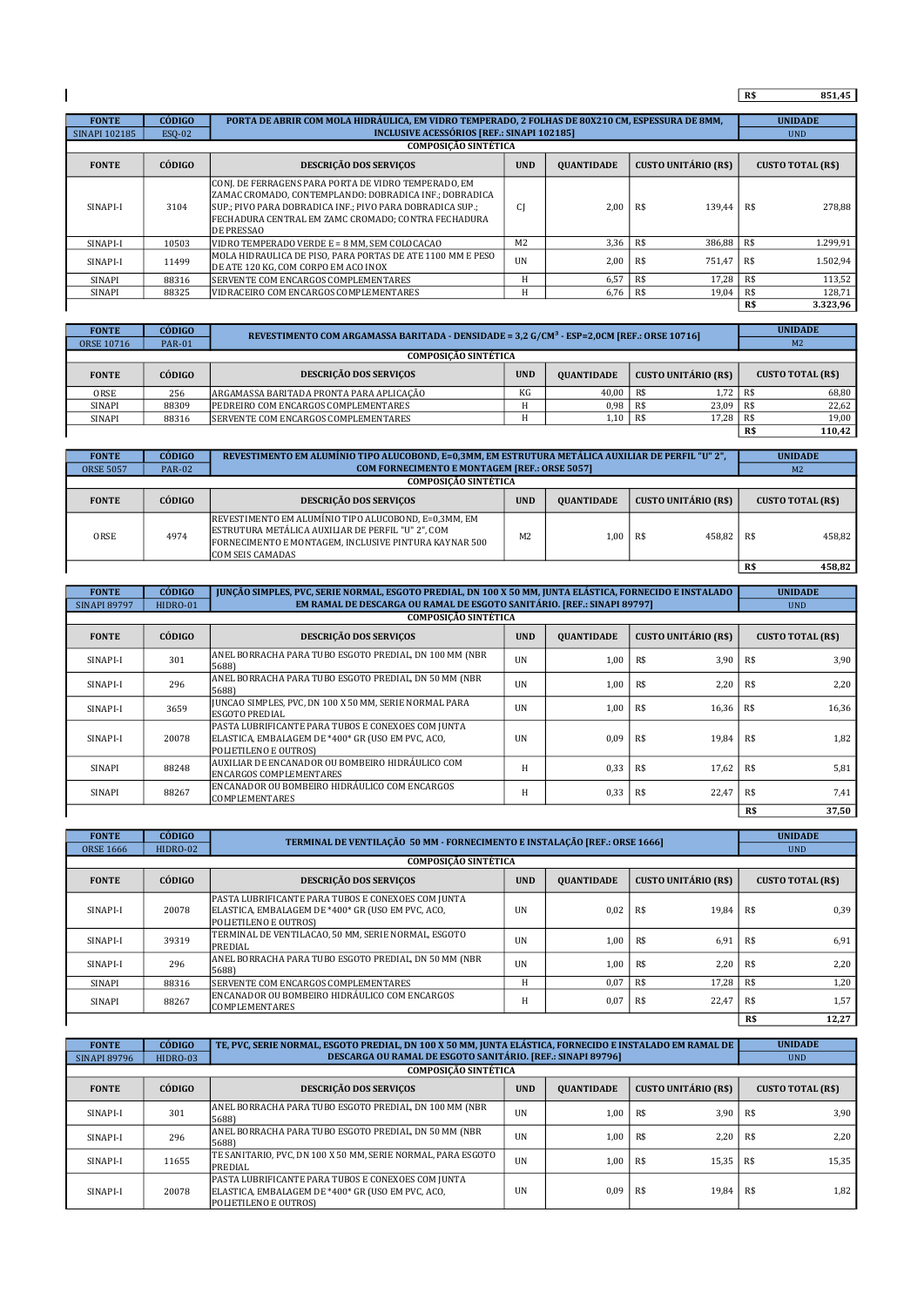| SINAPI | 88248 | AUXILIAR DE ENCANADOR OU BOMBEIRO HIDRAULICO COM<br><b>ENCARGOS COMPLEMENTARES</b> | $\mathbf{1}$ | 0,33 | 17,62<br>R\$ | R\$ | 5,81  |
|--------|-------|------------------------------------------------------------------------------------|--------------|------|--------------|-----|-------|
| SINAPI | 88267 | ENCANADOR OU BOMBEIRO HIDRÁULICO COM ENCARGOS<br><b>COMPLEMENTARES</b>             |              | 0,33 | 22,47<br>R\$ | R\$ | 7,41  |
|        |       |                                                                                    |              |      |              | R\$ | 36,49 |

| <b>FONTE</b>         | <b>CÓDIGO</b>               | DISJUNTOR TRIPOLAR TIPO DIN, CORRENTE NOMINAL DE 63A - FORNECIMENTO E INSTALAÇÃO [REF.: SINAPI 101894]           |            |                   |                             |     | <b>UNIDADE</b>           |  |  |  |
|----------------------|-----------------------------|------------------------------------------------------------------------------------------------------------------|------------|-------------------|-----------------------------|-----|--------------------------|--|--|--|
| <b>SINAPI 101894</b> | ELETR-01                    |                                                                                                                  |            |                   |                             |     | <b>UND</b>               |  |  |  |
|                      | <b>COMPOSICÃO SINTÉTICA</b> |                                                                                                                  |            |                   |                             |     |                          |  |  |  |
| <b>FONTE</b>         | CÓDIGO.                     | <b>DESCRIÇÃO DOS SERVIÇOS</b>                                                                                    | <b>UND</b> | <b>OUANTIDADE</b> | <b>CUSTO UNITÁRIO (R\$)</b> |     | <b>CUSTO TOTAL (R\$)</b> |  |  |  |
| SINAPI               | 88247                       | AUXILIAR DE ELETRICISTA COM ENCARGOS COMPLEMENTARES                                                              | Н          | 0.78              | R\$<br>18.30                | R\$ | 14,32                    |  |  |  |
| SINAPI               | 88264                       | ELETRICISTA COM ENCARGOS COMPLEMENTARES                                                                          |            | 0.78              | 23,32<br>R\$                | R\$ | 18,25                    |  |  |  |
| SINAPI-I             | 1576                        | TERMINAL A COMPRESSAO EM COBRE ESTANHADO PARA CABO 25<br>MM2. 1 FURO E 1 COMPRESSAO. PARA PARAFUSO DE FIXACAO M8 | <b>UN</b>  | 3.00              | 2,56<br>R\$                 | R\$ | 7,68                     |  |  |  |
| SINAPI-I             | 34714                       | DISJUNTOR TIPO DIN/IEC, TRIPOLAR 63 A                                                                            | UN         | 1,00              | 77.72<br>R\$                | R\$ | 77.72                    |  |  |  |
|                      |                             |                                                                                                                  |            |                   |                             | R\$ | 117.97                   |  |  |  |

| <b>FONTE</b>  | <b>CÓDIGO</b> | DISJUNTOR TRIPOLAR TIPO DIN, CORRENTE NOMINAL DE 80A - FORNECIMENTO E INSTALAÇÃO [REF.: SINAPI 101894]                                           |            |                   |                             | <b>UNIDADE</b>           |  |
|---------------|---------------|--------------------------------------------------------------------------------------------------------------------------------------------------|------------|-------------------|-----------------------------|--------------------------|--|
| SINAPI 101894 | ELETR-02      |                                                                                                                                                  |            |                   |                             | <b>UND</b>               |  |
|               |               | <b>COMPOSICÃO SINTÉTICA</b>                                                                                                                      |            |                   |                             |                          |  |
| <b>FONTE</b>  | CÓDIGO        | <b>DESCRICÃO DOS SERVICOS</b>                                                                                                                    | <b>UND</b> | <b>OUANTIDADE</b> | <b>CUSTO UNITÁRIO (R\$)</b> | <b>CUSTO TOTAL (R\$)</b> |  |
| SINAPI        | 88247         | AUXILIAR DE ELETRICISTA COM ENCARGOS COMPLEMENTARES                                                                                              | Н          | 0.78              | R\$<br>18.30                | R\$<br>14,32             |  |
| SINAPI        | 88264         | ELETRICISTA COM ENCARGOS COMPLEMENTARES                                                                                                          | Н          | 0,78              | R\$<br>23,32                | R\$<br>18,25             |  |
| SINAPI-I      | 1576          | TERMINAL A COMPRESSAO EM COBRE ESTANHADO PARA CABO 25<br> MM2. 1 FURO E 1 COMPRESSAO. PARA PARAFUSO DE FIXACAO M8                                | <b>UN</b>  | 3.00              | 2,56<br>R\$                 | R\$<br>7.68              |  |
| ORSE          | 3703          | DISJUNTOR TRIPOLAR 80 A, PADRÃO DIN (LINHA BRANCA), CURVA<br>DE DISPARO C, CORRENTE DE INTERRUPÇÃO 5KA, REF.: SIEMENS<br><b>5SX1 OU SIMILAR.</b> | UND.       | 1.00              | R\$<br>113.00               | <b>R\$</b><br>113,00     |  |
|               |               |                                                                                                                                                  |            |                   |                             | R\$<br>153,25            |  |

| <b>FONTE</b>     | <b>CÓDIGO</b>               | DISPOSITIVO DPS CLASSE II, 1 POLO, TENSAO MAXIMA DE 275 V, CORRENTE MAXIMA DE *90* KA (TIPO AC) -  |            | <b>UNIDADE</b>    |                             |            |                          |  |  |
|------------------|-----------------------------|----------------------------------------------------------------------------------------------------|------------|-------------------|-----------------------------|------------|--------------------------|--|--|
| <b>ORSE 9041</b> | ELETR-03                    | <b>FORNECIMENTO E INSTALAÇÃO [REF.: ORSE 9041]</b>                                                 |            |                   |                             | <b>UND</b> |                          |  |  |
|                  | <b>COMPOSICÃO SINTÉTICA</b> |                                                                                                    |            |                   |                             |            |                          |  |  |
| <b>FONTE</b>     | CÓDIGO                      | <b>DESCRIÇÃO DOS SERVIÇOS</b>                                                                      | <b>UND</b> | <b>OUANTIDADE</b> | <b>CUSTO UNITÁRIO (R\$)</b> |            | <b>CUSTO TOTAL (R\$)</b> |  |  |
| SINAPI-I         | 39472                       | DISPOSITIVO DPS CLASSE II, 1 POLO, TENSAO MAXIMA DE 275 V,<br>CORRENTE MAXIMA DE *90* KA (TIPO AC) | <b>UN</b>  | 1.00              | 185.33<br>R\$               | -R\$       | 185,33                   |  |  |
| SINAPI           | 88264                       | ELETRICISTA COM ENCARGOS COMPLEMENTARES                                                            | Н          | 0.30              | 23.32<br>R\$                | R\$        | 6,99                     |  |  |
| SINAPI           | 88316                       | <b>SERVENTE COM ENCARGOS COMPLEMENTARES</b>                                                        |            | 0,30              | 17,28<br>R\$                | R\$        | 5,18                     |  |  |
|                  |                             |                                                                                                    |            |                   |                             | R\$        | 197.50                   |  |  |

| <b>FONTE</b>                | <b>CÓDIGO</b> | DISPOSITIVO DR, 2 POLOS, SENSIBILIDADE DE 30 MA, CORRENTE DE 40 A, TIPO AC - FORNECIMENTO E INSTALAÇÃO |            |                   |                             | <b>UNIDADE</b>           |  |  |
|-----------------------------|---------------|--------------------------------------------------------------------------------------------------------|------------|-------------------|-----------------------------|--------------------------|--|--|
| <b>ORSE 8194</b>            | ELETR-04      | [REF.: ORSE 8194]                                                                                      |            |                   |                             | <b>UND</b>               |  |  |
| <b>COMPOSICÃO SINTÉTICA</b> |               |                                                                                                        |            |                   |                             |                          |  |  |
| <b>FONTE</b>                | CÓDIGO        | <b>DESCRIÇÃO DOS SERVIÇOS</b>                                                                          | <b>UND</b> | <b>OUANTIDADE</b> | <b>CUSTO UNITÁRIO (R\$)</b> | <b>CUSTO TOTAL (R\$)</b> |  |  |
| SINAPI-I                    | 39446         | DISPOSITIVO DR, 2 POLOS, SENSIBILIDADE DE 30 MA, CORRENTE DE<br>40 A. TIPO AC                          | <b>UN</b>  | 1.00              | 145.20<br>R\$               | 145,20<br>l R\$          |  |  |
| <b>SINAPI</b>               | 88264         | ELETRICISTA COM ENCARGOS COMPLEMENTARES                                                                |            | 0.60              | 23.32<br>R\$                | 13,99<br>R\$             |  |  |
| SINAPI                      | 88316         | SERVENTE COM ENCARGOS COMPLEMENTARES                                                                   |            | 0,60              | 17.28<br>R\$                | 10,36<br>R\$             |  |  |
|                             |               |                                                                                                        |            |                   |                             | 169,55<br>R\$            |  |  |

| <b>FONTE</b>     | <b>CÓDIGO</b>               | DISPOSITIVO DR, 2 POLOS, SENSIBILIDADE DE 30 MA, CORRENTE DE 63 A, TIPO AC - FORNECIMENTO E INSTALAÇÃO |            |                   |                             | <b>UNIDADE</b>           |  |  |  |  |
|------------------|-----------------------------|--------------------------------------------------------------------------------------------------------|------------|-------------------|-----------------------------|--------------------------|--|--|--|--|
| <b>ORSE 8194</b> | ELETR-05                    | [REF.: ORSE 8194]                                                                                      |            | <b>UND</b>        |                             |                          |  |  |  |  |
|                  | <b>COMPOSICÃO SINTÉTICA</b> |                                                                                                        |            |                   |                             |                          |  |  |  |  |
| <b>FONTE</b>     | CÓDIGO                      | <b>DESCRIÇÃO DOS SERVIÇOS</b>                                                                          | <b>UND</b> | <b>OUANTIDADE</b> | <b>CUSTO UNITÁRIO (R\$)</b> | <b>CUSTO TOTAL (R\$)</b> |  |  |  |  |
| SINAPI-I         | 39447                       | DISPOSITIVO DR. 2 POLOS. SENSIBILIDADE DE 30 MA. CORRENTE DE<br>63 A. TIPO AC                          | UN         | 1.00              | 155.28<br>R\$               | 155.28<br>R\$            |  |  |  |  |
| SINAPI           | 88264                       | ELETRICISTA COM ENCARGOS COMPLEMENTARES                                                                |            | 0,60              | 23.32<br>R\$                | 13,99<br>R\$             |  |  |  |  |
| SINAPI           | 88316                       | <b>ISERVENTE COM ENCARGOS COMPLEMENTARES</b>                                                           |            | 0,60              | 17.28<br>R\$                | 10,36<br>R\$             |  |  |  |  |
|                  |                             |                                                                                                        |            |                   |                             | 179,63<br>R\$            |  |  |  |  |

| <b>FONTE</b>         | <b>CÓDIGO</b>               | QUADRO DE DISTRIBUIÇÃO DE ENERGIA EM CHAPA DE AÇO GALVANIZADO, DE SOBREPOR, COM BARRAMENTO                                                                           |                |                   |                             | <b>UNIDADE</b> |                          |  |  |
|----------------------|-----------------------------|----------------------------------------------------------------------------------------------------------------------------------------------------------------------|----------------|-------------------|-----------------------------|----------------|--------------------------|--|--|
| <b>SINAPI 101880</b> | ELETR-06                    | TRIFÁSICO, PARA 32 DISJUNTORES DIN - FORNECIMENTO E INSTALAÇÃO. [REF.: SINAPI 101880]                                                                                |                |                   |                             | <b>UND</b>     |                          |  |  |
|                      | <b>COMPOSICÃO SINTÉTICA</b> |                                                                                                                                                                      |                |                   |                             |                |                          |  |  |
| <b>FONTE</b>         | CÓDIGO                      | DESCRIÇÃO DOS SERVIÇOS                                                                                                                                               | <b>UND</b>     | <b>QUANTIDADE</b> | <b>CUSTO UNITÁRIO (R\$)</b> |                | <b>CUSTO TOTAL (R\$)</b> |  |  |
| SINAPI               | 87367                       | ARGAMASSA TRACO 1:1:6 (EM VOLUME DE CIMENTO, CAL E AREIA<br>MÉDIA ÚMIDA) PARA EMBOCO/MASSA ÚNICA/ASSENTAMENTO DE<br>ALVENARIA DE VEDAÇÃO, PREPARO MANUAL. AF 08/2019 | M <sub>3</sub> | 0.02              | R <sub>s</sub><br>539,38    | R\$            | 10.35                    |  |  |
| SINAPI               | 88247                       | AUXILIAR DE ELETRICISTA COM ENCARGOS COMPLEMENTARES                                                                                                                  | H              | 0.63              | R\$<br>18.30                | R\$            | 11.59                    |  |  |
| SINAPI               | 88264                       | ELETRICISTA COM ENCARGOS COMPLEMENTARES                                                                                                                              | Н              | 0,63              | 23,32<br>R\$                | R\$            | 14,77                    |  |  |
| SINAPI-I             | 39759                       | QUADRO DE DISTRIBUICAO COM BARRAMENTO TRIFASICO, DE<br>SOBREPOR. EM CHAPA DE ACO GALVANIZADO. PARA 36 DISIUNTORES<br>DIN. 100 A                                      | <b>UN</b>      | 1.00              | R\$<br>967.68               | R\$            | 967.68                   |  |  |
|                      | R\$                         |                                                                                                                                                                      |                |                   |                             |                |                          |  |  |

| <b>FONTE</b>  | <b>CÓDIGO</b><br>OUADRO DE DISTRIBUICÃO DE ENERGIA EM CHAPA DE ACO GALVANIZADO. DE SOBREPOR. COM BARRAMENTO |                                                                                       |  |            |  |                          |  |  |
|---------------|-------------------------------------------------------------------------------------------------------------|---------------------------------------------------------------------------------------|--|------------|--|--------------------------|--|--|
| SINAPI 101881 | ELETR-07                                                                                                    | TRIFÁSICO. PARA 42 DISIUNTORES DIN - FORNECIMENTO E INSTALAÇÃO. [REF.: SINAPI 101881] |  | <b>UND</b> |  |                          |  |  |
|               | COMPOSICÃO SINTÉTICA                                                                                        |                                                                                       |  |            |  |                          |  |  |
| <b>FONTE</b>  | <b>CÓDIGO</b><br>CUSTO UNITÁRIO (R\$)<br><b>DESCRICÃO DOS SERVICOS</b><br><b>UND</b><br><b>OUANTIDADE</b>   |                                                                                       |  |            |  | <b>CUSTO TOTAL (R\$)</b> |  |  |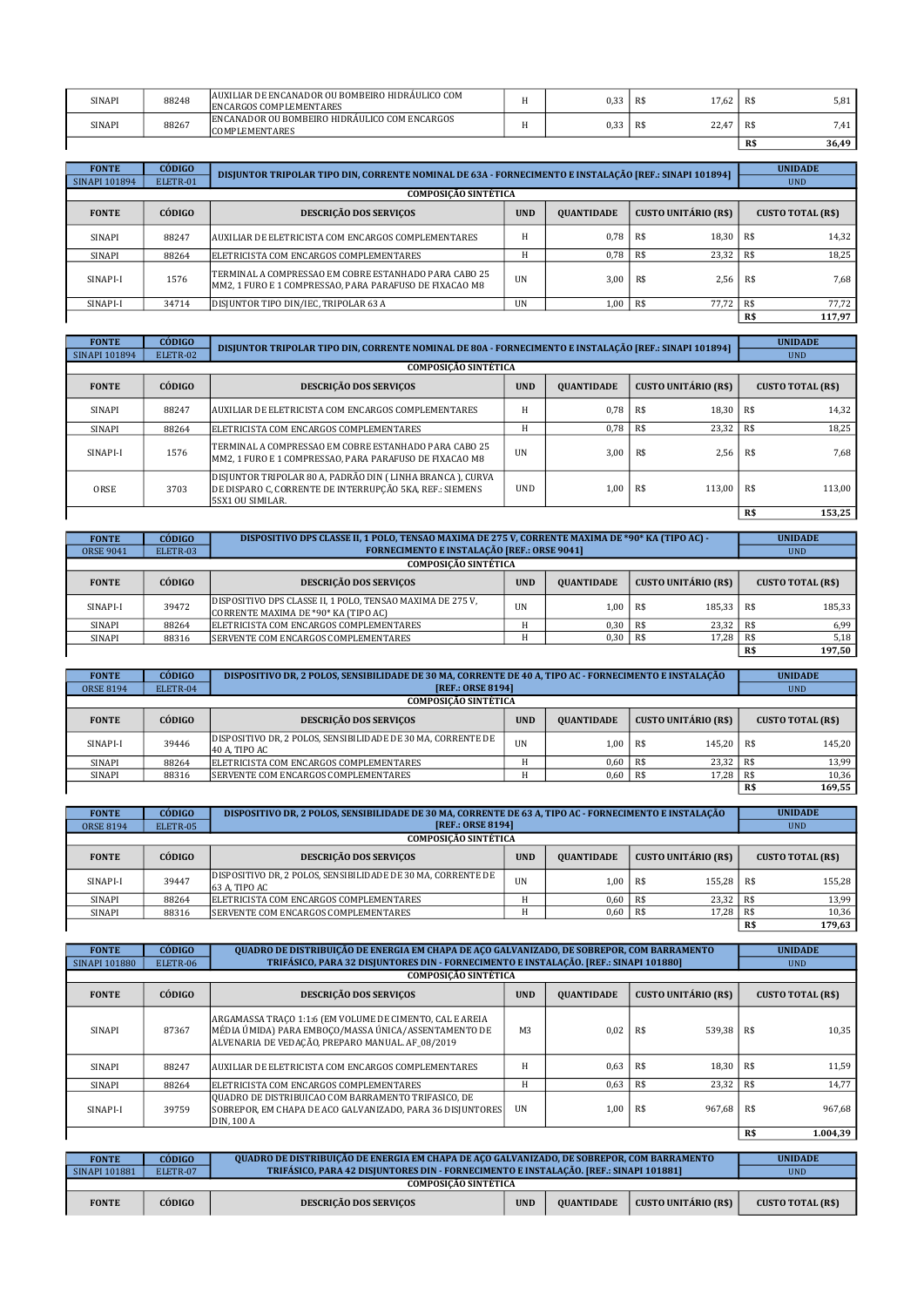| <b>SINAPI</b> | 87367 | ARGAMASSA TRACO 1:1:6 (EM VOLUME DE CIMENTO, CAL E AREIA<br>MÉDIA ÚMIDA) PARA EMBOCO/MASSA ÚNICA/ASSENTAMENTO DE<br>ALVENARIA DE VEDAÇÃO, PREPARO MANUAL. AF 08/2019 | M <sub>3</sub> | 0.02 | 539,38<br>R\$   | R\$        | 10.19    |
|---------------|-------|----------------------------------------------------------------------------------------------------------------------------------------------------------------------|----------------|------|-----------------|------------|----------|
| <b>SINAPI</b> | 88247 | AUXILIAR DE ELETRICISTA COM ENCARGOS COMPLEMENTARES                                                                                                                  |                | 0.64 | 18.30<br>R\$    | - R\$      | 11.68    |
| SINAPI        | 88264 | ELETRICISTA COM ENCARGOS COMPLEMENTARES                                                                                                                              |                | 0,64 | 23.32<br>R\$    | <b>R\$</b> | 14,88    |
| SINAPI-I      | 39760 | QUADRO DE DISTRIBUICAO COM BARRAMENTO TRIFASICO, DE<br>SOBREPOR, EM CHAPA DE ACO GALVANIZADO, PARA *42*<br>DISJUNTORES DIN, 100 A                                    | <b>UN</b>      | 00,1 | 1.295.94<br>R\$ | R\$        | 1.295,94 |
|               |       |                                                                                                                                                                      |                |      |                 | R\$        | 1.332,69 |

| <b>FONTE</b>         | <b>CÓDIGO</b> | QUADRO DE DISTRIBUIÇÃO DE ENERGIA EM CHAPA DE AÇO GALVANIZADO, DE SOBREPOR, COM BARRAMENTO<br>TRIFÁSICO, PARA 50 DISJUNTORES DIN - FORNECIMENTO E INSTALAÇÃO. [REF.: SINAPI 101881] |                | <b>UNIDADE</b>    |                             |                          |
|----------------------|---------------|-------------------------------------------------------------------------------------------------------------------------------------------------------------------------------------|----------------|-------------------|-----------------------------|--------------------------|
| <b>SINAPI 101881</b> | ELETR-08      | <b>COMPOSICÃO SINTÉTICA</b>                                                                                                                                                         |                |                   |                             | <b>UND</b>               |
| <b>FONTE</b>         | CÓDIGO        | <b>DESCRIÇÃO DOS SERVIÇOS</b>                                                                                                                                                       | <b>UND</b>     | <b>OUANTIDADE</b> | <b>CUSTO UNITÁRIO (R\$)</b> | <b>CUSTO TOTAL (R\$)</b> |
| <b>SINAPI</b>        | 87367         | ARGAMASSA TRAÇO 1:1:6 (EM VOLUME DE CIMENTO, CAL E AREIA<br>MÉDIA ÚMIDA) PARA EMBOCO/MASSA ÚNICA/ASSENTAMENTO DE<br>ALVENARIA DE VEDAÇÃO, PREPARO MANUAL. AF_08/2019                | M <sub>3</sub> | 0.02              | R\$<br>539,38               | R\$<br>10,19             |
| SINAPI               | 88247         | AUXILIAR DE ELETRICISTA COM ENCARGOS COMPLEMENTARES                                                                                                                                 | Н              | 0.64              | R\$<br>18.30                | R\$<br>11,68             |
| <b>SINAPI</b>        | 88264         | ELETRICISTA COM ENCARGOS COMPLEMENTARES                                                                                                                                             | Н              | 0,64              | R\$<br>23,32                | R\$<br>14,88             |
| SINAPI-I             | 39763         | QUADRO DE DISTRIBUICAO COM BARRAMENTO TRIFASICO, DE<br>EMBUTIR. EM CHAPA DE ACO GALVANIZADO. PARA 48 DISIUNTORES<br>DIN. 100 A                                                      | <b>UN</b>      | 1.00              | R\$<br>1.300.21             | <b>R\$</b><br>1.300.21   |
|                      |               |                                                                                                                                                                                     |                |                   |                             | R\$<br>1.336,96          |

| <b>FONTE</b>         | CÓDIGO                      | <b>QUADRO DE COMANDO EM CHAPA DE ACO GALVANIZADO 40X40X20 CM - FORNECIMENTO E INSTALAÇÃO [REF.: SINAPI</b>                                     |            |                   |                             | <b>UNIDADE</b> |                          |
|----------------------|-----------------------------|------------------------------------------------------------------------------------------------------------------------------------------------|------------|-------------------|-----------------------------|----------------|--------------------------|
| <b>SINAPI 100557</b> | ELETR-09                    | 1005571                                                                                                                                        |            |                   |                             |                | <b>UND</b>               |
|                      | <b>COMPOSICÃO SINTÉTICA</b> |                                                                                                                                                |            |                   |                             |                |                          |
| <b>FONTE</b>         | <b>CÓDIGO</b>               | <b>DESCRIÇÃO DOS SERVIÇOS</b>                                                                                                                  | <b>UND</b> | <b>QUANTIDADE</b> | <b>CUSTO UNITÁRIO (R\$)</b> |                | <b>CUSTO TOTAL (R\$)</b> |
| <b>SINAPI</b>        | 88247                       | <b>AUXILIAR DE ELETRICISTA COM ENCARGOS COMPLEMENTARES</b>                                                                                     |            | 1.03              | R\$<br>18.30                | l R\$          | 18,92                    |
| SINAPI               | 88264                       | ELETRICISTA COM ENCARGOS COMPLEMENTARES                                                                                                        | Н          | 1,03              | 23.32<br>R\$                | R\$            | 24,11                    |
| SINAPI-I             | 11251                       | CAIXA DE PASSAGEM/ LUZ / TELEFONIA, DE EMBUTIR, EM CHAPA DE  <br>ACO GALVANIZADO, DIMENSOES 40 X 40 X *12* CM (PADRAO<br>CONCESSIONARIA LOCAL) | <b>UN</b>  | 1.00              | 169.73<br>R\$               | <b>R\$</b>     | 169.73                   |
|                      |                             |                                                                                                                                                |            |                   |                             | R\$            | 212,76                   |

| <b>FONTE</b>        | <b>CÓDIGO</b> | ELETROCALHA LISA OU PERFURADA EM ACO GALVANIZADO, LARGURA 50MM E ALTURA 50MM, INCLUSIVE EMENDA E                                                                                                                          |            |                   |                             | <b>UNIDADE</b>           |
|---------------------|---------------|---------------------------------------------------------------------------------------------------------------------------------------------------------------------------------------------------------------------------|------------|-------------------|-----------------------------|--------------------------|
| <b>SINAPI 97236</b> | ELETR-10      | FIXAÇÃO - FORNECIMENTO E INSTALAÇÃO. [REF.: SINAPI 97236]                                                                                                                                                                 |            |                   |                             | M                        |
|                     |               | <b>COMPOSICÃO SINTÉTICA</b>                                                                                                                                                                                               |            |                   |                             |                          |
| <b>FONTE</b>        | CÓDIGO        | DESCRIÇÃO DOS SERVIÇOS                                                                                                                                                                                                    | <b>UND</b> | <b>QUANTIDADE</b> | <b>CUSTO UNITÁRIO (R\$)</b> | <b>CUSTO TOTAL (R\$)</b> |
| SINAPI              | 88247         | AUXILIAR DE ELETRICISTA COM ENCARGOS COMPLEMENTARES                                                                                                                                                                       | H          | 0,06              | R\$<br>18,30                | R\$<br>1,15              |
| SINAPI              | 88264         | ELETRICISTA COM ENCARGOS COMPLEMENTARES                                                                                                                                                                                   | H          | 0,06              | R\$<br>23,32                | R\$<br>1,46              |
| ORSE                | 857           | ELETROCALHA METÁLICA PERFURADA 50 X 50 X 3000 MM (REF.<br>VALEMAM OU SIMILAR)                                                                                                                                             | <b>UND</b> | 0,33              | R\$<br>59,40                | 19,78<br>R\$             |
| ORSE                | 887           | EMENDA INTERNA 50 X 50 MM COM BASE LISA PARA ELETROCALHA<br>METÁLICA (REF. VL 3.01-21-50/50 GE VALEMAM OU SIMILAR)                                                                                                        | <b>UND</b> | 0,33              | R\$<br>3,70                 | 1,23<br>R\$              |
| SINAPI              | 91170         | FIXAÇÃO DE TUBOS HORIZONTAIS DE PVC, CPVC OU COBRE<br>DIÂMETROS MENORES OU IGUAIS A 40 MM OU ELETROCALHAS ATÉ<br>150MM DE LARGURA, COM ABRAÇADEIRA METÁLICA RÍGIDA TIPO D<br>1/2, FIXADA EM PERFILADO EM LAJE. AF 05/2015 | M          | 1.00              | R\$<br>2,57                 | 2.57<br>R\$              |
|                     |               |                                                                                                                                                                                                                           |            |                   |                             | 26,19<br>R\$             |

| <b>FONTE</b><br><b>SINAPI 97238</b> | <b>CÓDIGO</b><br>ELETR-11 | ELETROCALHA LISA OU PERFURADA EM ACO GALVANIZADO, LARGURA 100MM E ALTURA 100MM, INCLUSIVE EMENDA E<br>FIXAÇÃO - FORNECIMENTO E INSTALAÇÃO. [REF.: SINAPI 97238]                                                           |            |                   |                             | <b>UNIDADE</b><br>M      |  |
|-------------------------------------|---------------------------|---------------------------------------------------------------------------------------------------------------------------------------------------------------------------------------------------------------------------|------------|-------------------|-----------------------------|--------------------------|--|
|                                     |                           | <b>COMPOSICÃO SINTÉTICA</b>                                                                                                                                                                                               |            |                   |                             |                          |  |
| <b>FONTE</b>                        | <b>CÓDIGO</b>             | <b>DESCRIÇÃO DOS SERVIÇOS</b>                                                                                                                                                                                             | <b>UND</b> | <b>QUANTIDADE</b> | <b>CUSTO UNITÁRIO (R\$)</b> | <b>CUSTO TOTAL (R\$)</b> |  |
| SINAPI                              | 88247                     | AUXILIAR DE ELETRICISTA COM ENCARGOS COMPLEMENTARES                                                                                                                                                                       | H          | 0,09              | R\$<br>18,30                | R\$<br>1,66              |  |
| SINAPI                              | 88264                     | ELETRICISTA COM ENCARGOS COMPLEMENTARES                                                                                                                                                                                   | H          | 0,09              | R\$<br>23,32                | R\$<br>2,12              |  |
| ORSE                                | 13300                     | ELETROCALHA METÁLICA LISA. GALVANIZADA À FOGO. 100 X 100 X<br>3000 MM                                                                                                                                                     | <b>UND</b> | 0,33              | R\$<br>249,00               | 82,91<br>R\$             |  |
| ORSE                                | 4034                      | EMENDA INTERNA 100 X 100 MM COM BASE LISA PERFURADA PARA<br>ELETROCALHA METÁLICA (REF. MOPA OU SIMILAR)                                                                                                                   | <b>UND</b> | 0,33              | R\$<br>9,65                 | 3.21<br>R\$              |  |
| SINAPI                              | 91170                     | FIXAÇÃO DE TUBOS HORIZONTAIS DE PVC, CPVC OU COBRE<br>DIÂMETROS MENORES OU IGUAIS A 40 MM OU ELETROCALHAS ATÉ<br>150MM DE LARGURA, COM ABRAÇADEIRA METÁLICA RÍGIDA TIPO D<br>1/2, FIXADA EM PERFILADO EM LAJE. AF 05/2015 | M          | 1,00              | R\$<br>2,57                 | R\$<br>2.57              |  |
|                                     |                           |                                                                                                                                                                                                                           |            |                   |                             | 92,47<br>R\$             |  |

| <b>FONTE</b>        | <b>CÓDIGO</b>               | TAMPA DE ENCAIXE 50 X 3000 MM, ZINCADA, PARA ELETROCALHA METÁLICA [REF.: ORSE 12579] |            |                   |                             | <b>UNIDADE</b>           |  |  |  |
|---------------------|-----------------------------|--------------------------------------------------------------------------------------|------------|-------------------|-----------------------------|--------------------------|--|--|--|
| <b>SINAPI 97238</b> | ELETR-12                    |                                                                                      |            |                   |                             |                          |  |  |  |
|                     | <b>COMPOSICÃO SINTÉTICA</b> |                                                                                      |            |                   |                             |                          |  |  |  |
| <b>FONTE</b>        | CÓDIGO                      | <b>DESCRIÇÃO DOS SERVIÇOS</b>                                                        | <b>UND</b> | <b>QUANTIDADE</b> | <b>CUSTO UNITÁRIO (R\$)</b> | <b>CUSTO TOTAL (R\$)</b> |  |  |  |
| <b>SINAPI</b>       | 88247                       | <b>AUXILIAR DE ELETRICISTA COM ENCARGOS COMPLEMENTARES</b>                           |            | 0.02              | 18.30<br>R\$                | 0.30<br>R\$              |  |  |  |
| SINAPI              | 88264                       | ELETRICISTA COM ENCARGOS COMPLEMENTARES                                              |            | 0,02              | 23,32<br>R\$                | 0,38<br>R\$              |  |  |  |
| ORSE                | 3989                        | TAMPA DE ENCAIXE 50 MM PARA ELETROCALHA METÁLICA (REF.:<br>MOPA OU SIMILAR)          | UND        | 0.33              | 33,60<br>R\$                | R\$<br>11.18             |  |  |  |